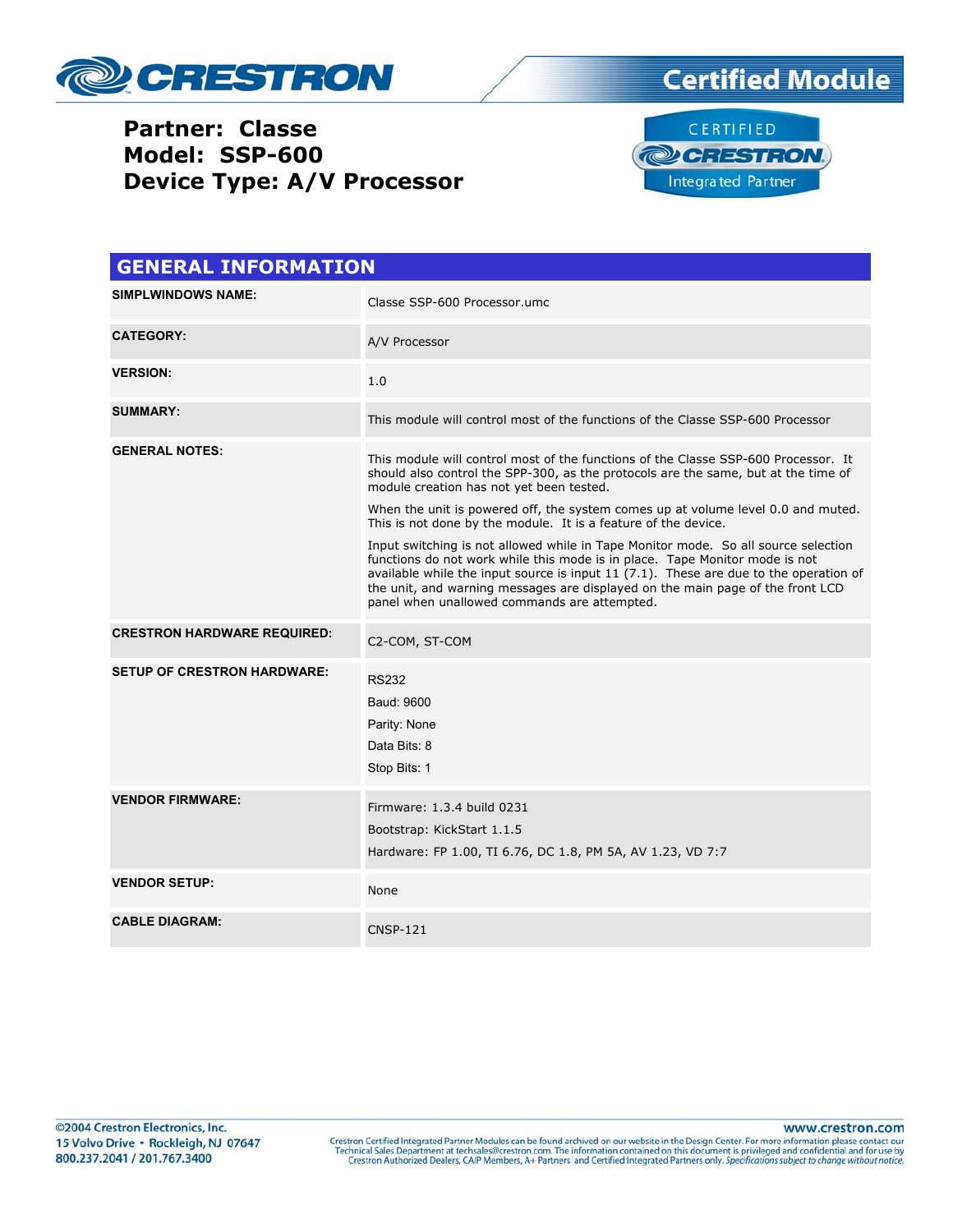

## **Certified Module**

**Partner: Classe** Model: SSP-600 **Device Type: A/V Processor** 

CERTIFIED **@CRESTRON Integrated Partner** 



| <b>CONTROL:</b>  |   |                                                                                                                        |
|------------------|---|------------------------------------------------------------------------------------------------------------------------|
| Power_On         | D | Pulse to turn on device power                                                                                          |
| Power_Off        | D | Pulse to turn off device power                                                                                         |
| Volume_Up        | D | Press and hold to ramp the volume up                                                                                   |
| Volume_Down      | D | Press and hold to ramp the volume Down                                                                                 |
| Mute_On          | D | Pulse to mute the outputs                                                                                              |
| Mute_Off         | D | Pulse to unmute the outputes                                                                                           |
| Mute_Toggle      | D | Pulse to toggle the status of the mute                                                                                 |
| Input *          | D | Pulse these inputs to go to the desired external inputs of the device (does not<br>function when in tape monitor mode) |
| Tape_Monitor_On  | D | Pulse to enter Tape Monitor mode (not available when input 11 (7.1) is selected)                                       |
| Tape_Monitor_Off | D | Pulse to exit Tape Monitor mode                                                                                        |
| Next_Input       | D | Pulse to advance to the next input (Does not function when in Tape Monitor Mode)                                       |
| Prev Input       | D | Pulse to go back to the previous input (Does not function when in Tape Monitor<br>Mode)                                |
| Zone Input *     | D | Pulse thes inputs to go to the desired input for Zone                                                                  |
| Zone_Volume_Up   | D | Press and Hold to increase the Zone volume                                                                             |

©2004 Crestron Electronics, Inc. 15 Volvo Drive · Rockleigh, NJ 07647 800.237.2041 / 201.767.3400

www.crestron.com

Crestron Certified Integrated Partner Modules can be found archived on our website in the Design Center. For more information please contact our Technical Sales Department at techsales@crestron.com. The information contain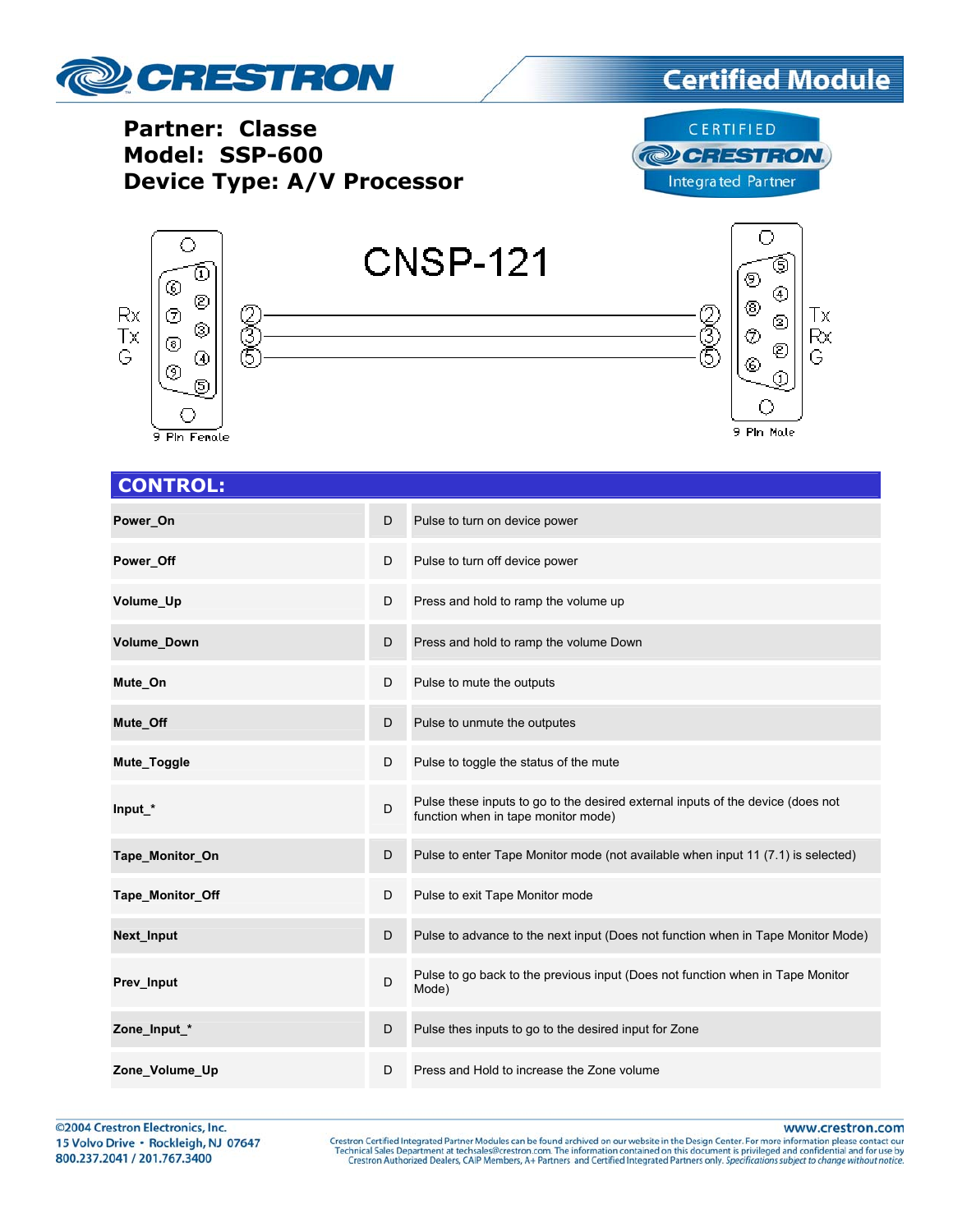

## **Partner: Classe Model: SSP-600 Device Type: A/V Processor**



**Certified Module** 

| Zone_Volume_Up        | D | Press and Hold to decrease the Zone volume                                                  |
|-----------------------|---|---------------------------------------------------------------------------------------------|
| Zone_Mute_On          | D | Pulse to mute Zone audio                                                                    |
| Zone_Mute_Off         | D | Pulse to unmute Zone audio                                                                  |
| Zone_Mute_Toggle      | D | Pulse to toggle Zone mute on/off                                                            |
| Dolby_Pro_Logic_*     | D | Pulse to go to the available Dolby Pro Logic Modes                                          |
| Multichannel*         | D | Pulse to go to Multichannel Mode (Mutichannel audio must be present)                        |
| Stereo*               | D | Pulse to go to the available Stereo modes                                                   |
| Music_*               | D | Pulse to go to the available Music modes                                                    |
| Mono*                 | D | Pulse to go to the available Mono modes                                                     |
| Dolby_Digital_EX      | D | Pulse to go to Dolby Digital EX mode (Dolby Digital EX audio must be present)               |
| Neo6*                 | D | Pulse to go to the available Neo:6 modes                                                    |
| DTS_Matrix_6.1*       | D | Pulse to go to the available DTS Matrix 6.1 modes (DTS Matrix 6.1 audio must be<br>present) |
| THX_On                | D | Pulse to turn on THX (If available in current mode)                                         |
| THX_Off               | D | Pulse to turn THX off                                                                       |
| Dolby_Late_Night_On   | D | Pulse to turn on Dolby Late Night Compression (Dolby encoded audio must be<br>present)      |
| Dolby_Late_Night_Off  | D | Pulse to turn off Dolby Late Night Compression                                              |
| OSD *                 | D | Use these to move around the On-Screen Display menus                                        |
| Listening_Position_*  | D | Pulse to go to available Listening Position presets                                         |
| <b>Balance_Left</b>   | D | Pulse to move balance 1 step to the left                                                    |
| <b>Balance_Center</b> | D | Pulse to return the balance back to the center                                              |
| <b>Balance_Right</b>  | D | Pulse to move balance 1 step to the right                                                   |

www.crestron.com

Crestron Certified Integrated Partner Modules can be found archived on our website in the Design Center. For more information please contact our Technical Sales Department at techsales@crestron.com. The information contain